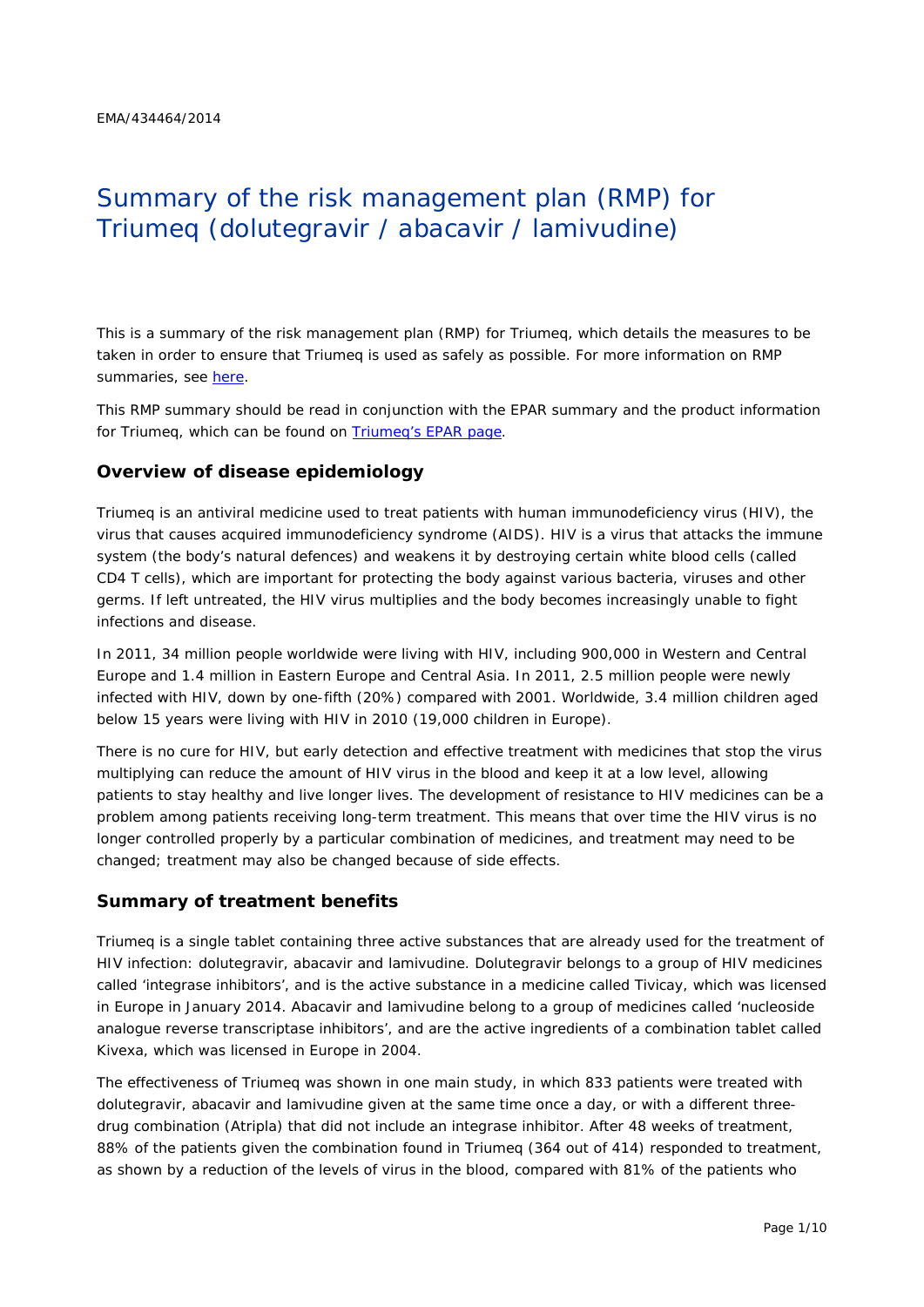were given Atripla (338 out of 419). Another study was also carried out, which showed that taking Triumeq once a day provided the same levels of active substances in the body as taking Triumeq's three active substances separately.

Data from 5 other studies using Tivicay (dolutegravir) and Kivexa (abacavir / lamivudine) were also taken into account in authorising the use of Triumeq.

#### **Unknowns relating to treatment benefits**

The combination of dolutegravir, abacavir and lamivudine has not been studied in patients with abnormal blood levels of liver enzymes (a sign of possible liver damage) or other abnormal laboratory tests, in patients with poor kidney function, and in patients with other serious illnesses.

In addition, this combination has not been studied in people with certain conditions (e.g. cancer, moderate or severe liver disease, hepatitis B infection or patients with a recent bleed in their digestive system). This combination has also not been studied in women who were pregnant or breastfeeding.

A limited number of people older than 65 years took part in the studies for Triumeq and no studies were carried out in children. Early study results show that no changes to Triumeq dose are needed based on gender, ethnic origin/race, weight, age or smoking habits.

#### **Summary of safety concerns**

#### *Important identified risks*

| <b>Risk</b><br>What is known                                                                                                                                                                                                                                                                                                                                                                                                                                                                                                                                                                                                                                                                                                                                                                                                                                                                                                                                                                         | Preventability                                                                                                                                                                                                                                                                                                                                                                                                                                                                                                                                                                                                                                                                                                                                                                                                                                                                                                                                                                                                                                     |
|------------------------------------------------------------------------------------------------------------------------------------------------------------------------------------------------------------------------------------------------------------------------------------------------------------------------------------------------------------------------------------------------------------------------------------------------------------------------------------------------------------------------------------------------------------------------------------------------------------------------------------------------------------------------------------------------------------------------------------------------------------------------------------------------------------------------------------------------------------------------------------------------------------------------------------------------------------------------------------------------------|----------------------------------------------------------------------------------------------------------------------------------------------------------------------------------------------------------------------------------------------------------------------------------------------------------------------------------------------------------------------------------------------------------------------------------------------------------------------------------------------------------------------------------------------------------------------------------------------------------------------------------------------------------------------------------------------------------------------------------------------------------------------------------------------------------------------------------------------------------------------------------------------------------------------------------------------------------------------------------------------------------------------------------------------------|
| Allergic reactions<br>Triumeg contains abacavir and<br>with dolutegravir<br>dolutegravir. Both of these active<br>or abacavir<br>substances can cause a serious<br>hypersensitivity reaction, which can<br>(hypersensitivity<br>be life threatening if the medicine is<br>reactions)<br>not stopped and treatment given.<br>Patients who are known to have a<br>gene called HLA-B*5701 have a risk<br>of developing a serious<br>hypersensitivity reaction to abacavir<br>and should not receive Triumeq.<br>People who do not have this gene<br>might still develop this reaction, but<br>the chance of this happening is much<br>lower.<br>In clinical studies, in patients who had<br>not received previous treatment for<br>HIV, 10 patients out of 679 (1%)<br>treated with Tivicay (dolutegravir)<br>and Kivexa (abacavir / lamivudine),<br>which are the components in<br>Triumeq, had an allergic reaction. The<br>reactions were considered to be<br>serious in 5 of the 10 reported cases. | A genetic test is available to find out if<br>patients have the HLA-B*5701 gene.<br>Patients should be tested before starting<br>treatment and Triumeq should not be<br>given to patients who have the HLA-<br>B*5701 gene, as these patients are more<br>likely to develop an allergic reaction.<br>The doctors' prescribing information<br>(SmPC) warns doctors about the risk of<br>allergic reactions to Triumeq and the<br>need to stop treatment immediately if<br>symptoms occur. Patients should be told<br>about the symptoms of allergic reactions<br>(such as severe rash, rash with a raised<br>temperature, blisters, swelling of the<br>face, difficulties breathing, etc.) and the<br>need to seek medical help as soon as<br>they can if these symptoms happen. An<br>'alert card' is included in every pack of<br>Triumeg, which the patient should carry<br>with them at all times. This describes the<br>symptoms of the allergic reaction.<br>Starting abacavir again in a patient who<br>has had an allergic reaction is very |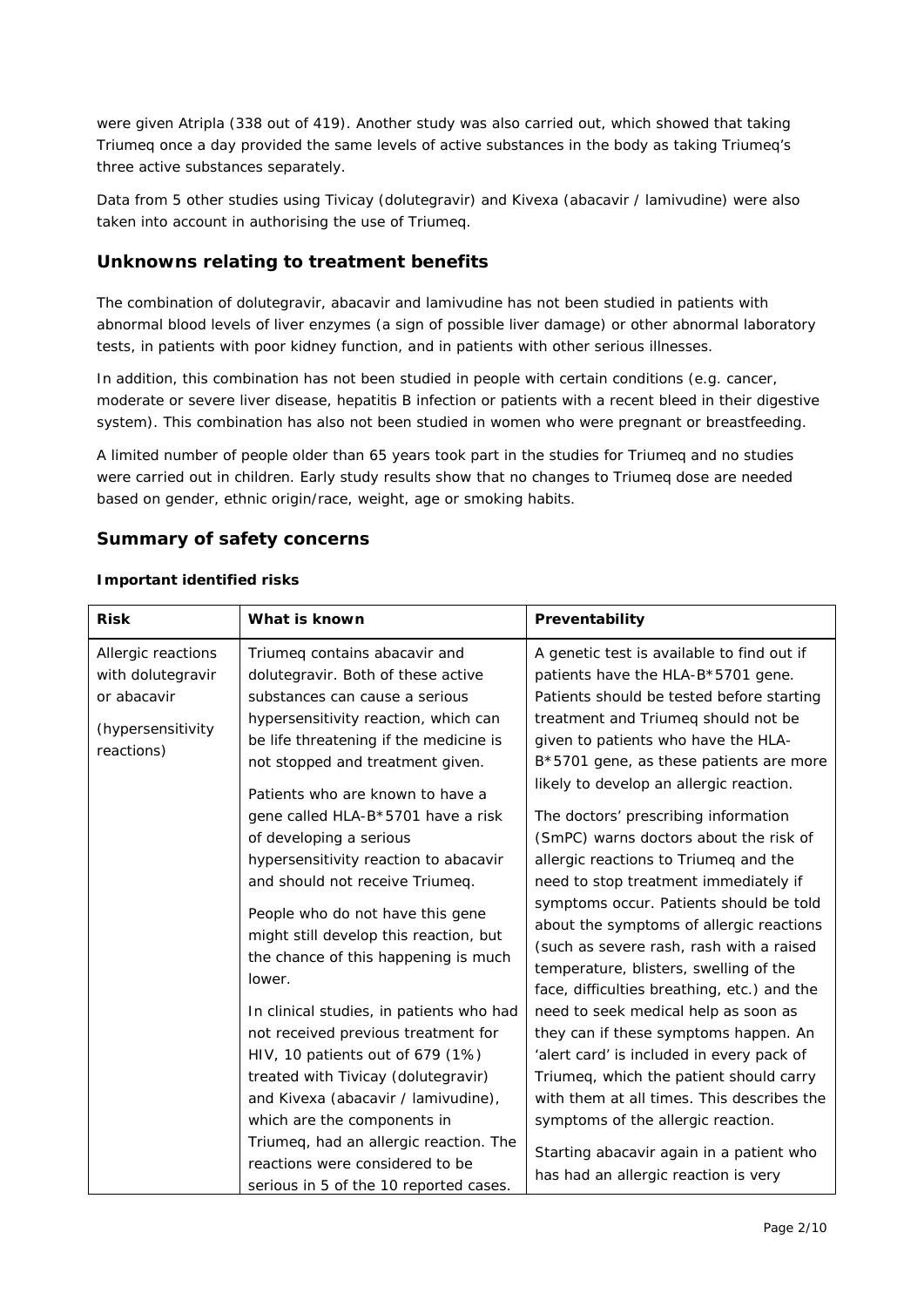| <b>Risk</b>                                                                                                                                                    | What is known                                                                                                                                                                                                                                                                                                                                                                                                                                                                                                                                                                                                                                                                                                                                                                                                                                                                                                                                                                                                                                                                                                                                                                                                                                                                                                | Preventability                                                                                                                                                                                                                                                                                                                                                                                                          |  |
|----------------------------------------------------------------------------------------------------------------------------------------------------------------|--------------------------------------------------------------------------------------------------------------------------------------------------------------------------------------------------------------------------------------------------------------------------------------------------------------------------------------------------------------------------------------------------------------------------------------------------------------------------------------------------------------------------------------------------------------------------------------------------------------------------------------------------------------------------------------------------------------------------------------------------------------------------------------------------------------------------------------------------------------------------------------------------------------------------------------------------------------------------------------------------------------------------------------------------------------------------------------------------------------------------------------------------------------------------------------------------------------------------------------------------------------------------------------------------------------|-------------------------------------------------------------------------------------------------------------------------------------------------------------------------------------------------------------------------------------------------------------------------------------------------------------------------------------------------------------------------------------------------------------------------|--|
|                                                                                                                                                                | The results were similar for patients<br>who were not receiving either<br>medicine as part of their HIV<br>treatment.                                                                                                                                                                                                                                                                                                                                                                                                                                                                                                                                                                                                                                                                                                                                                                                                                                                                                                                                                                                                                                                                                                                                                                                        | dangerous, even if the genetic test is<br>negative. Anyone who has had a<br>previous allergic reaction to Triumeq or<br>to any of its components (dolutegravir,<br>abacavir or lamivudine) should not take<br>it again.                                                                                                                                                                                                 |  |
| Liver damage<br>[hepatobiliary<br>disorders (drug-<br>induced liver<br>injury -DILI) and<br>other clinically<br>significant<br>elevations in<br>transaminases] | Liver damage is known to occur in<br>some patients with HIV and can be<br>caused by some medicines used to<br>treat HIV and by other infections such<br>as hepatitis B or C; however, the<br>extent of liver damage varies widely<br>In clinical studies, patients had<br>regular blood tests to check for liver<br>damage. In patients who had not<br>taken previous treatment for HIV, 34<br>out of 679 patients (5%) treated with<br>Tivicay (dolutegravir) and Kivexa<br>(abacavir / lamivudine) developed<br>some degree of liver damage,<br>indicated by abnormal blood test<br>results. Effects on the liver were<br>comparable to those in patients<br>treated with other HIV medicines and<br>few patients needed to stop<br>treatment.<br>In patients who had taken previous<br>treatment for HIV, but not an<br>integrase inhibitor, 71 patients out of<br>357 (20%) treated with dolutegravir<br>in combination with other medicines<br>developed some degree of liver<br>damage. This compared with 65<br>patients out of 362 (18%) treated<br>with raltegravir (instead of<br>dolutegravir) as part of their medicine<br>combination. Overall, the risk of<br>serious liver damage in patients<br>receiving Triumeq is thought to be<br>similar to other currently available<br>HIV medicines. | Regular blood tests to check for liver<br>damage are usually part of the medical<br>care for patients with HIV.<br>The doctors' prescribing information<br>(SmPC) specifically recommends that<br>doctors prescribing dolutegravir should<br>check patients who also have hepatitis B<br>or C infection for liver damage and make<br>sure that these infections are treated<br>properly as well as their HIV infection. |  |
| Taking other<br>medicines with<br>Triumeq<br>(drug interactions)                                                                                               | Laboratory tests suggest there is a<br>possible risk that treating patients<br>with dolutegravir (one of the<br>components of Triumeq) and<br>dofetilide* at the same time may                                                                                                                                                                                                                                                                                                                                                                                                                                                                                                                                                                                                                                                                                                                                                                                                                                                                                                                                                                                                                                                                                                                               | The doctors' prescribing information<br>(SmPC) advises that dofetilide and<br>Triumeq should not be given to patients<br>at the same time, as there is a risk of a<br>serious drug interaction.                                                                                                                                                                                                                         |  |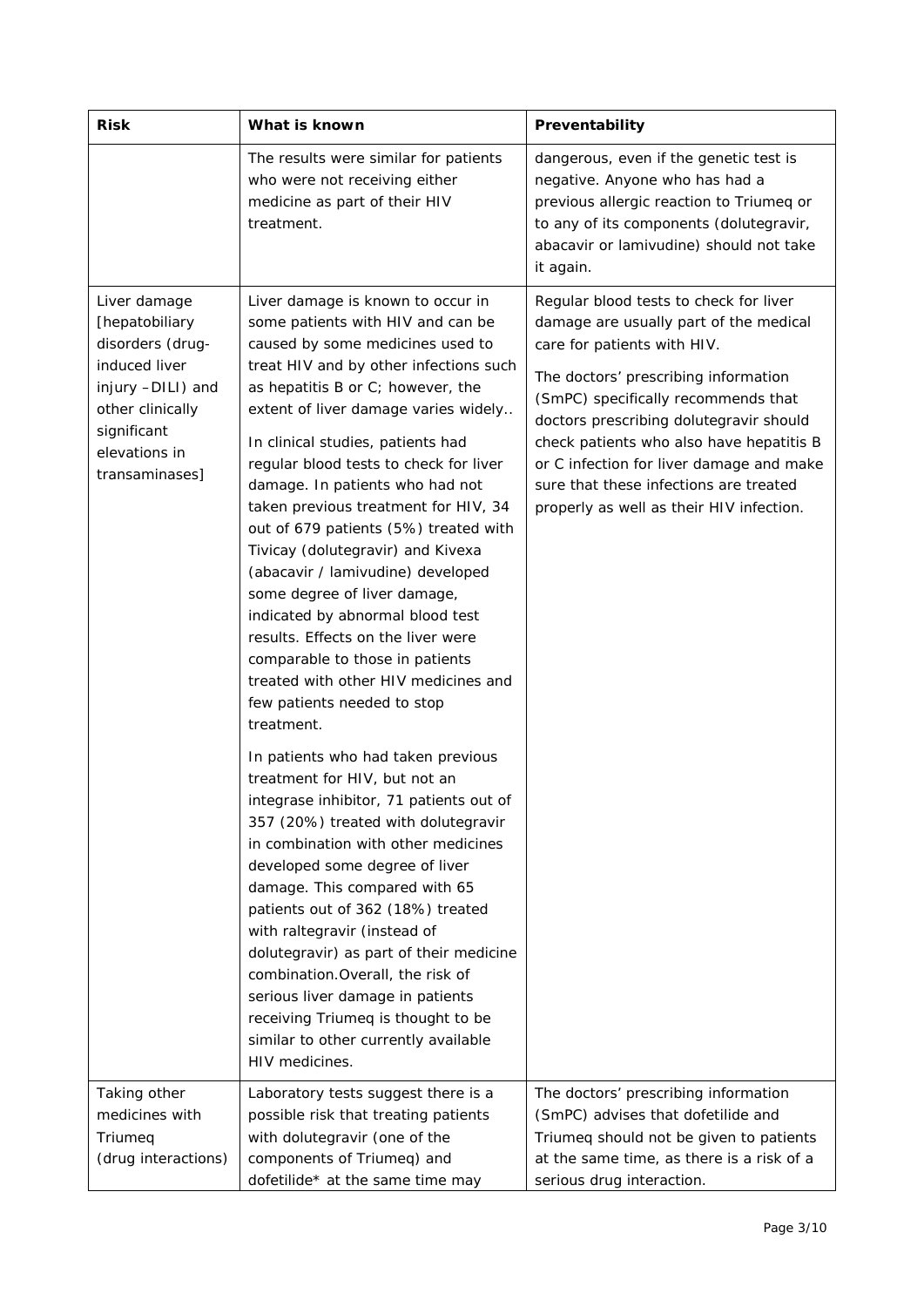| <b>Risk</b>                            | What is known  | Preventability |
|----------------------------------------|----------------|----------------|
| result in unusually high, toxic levels |                |                |
|                                        | of dofetilide. |                |

\*Note –dofetilide is not licensed for use in the EU.

#### *Important potential risks*

| <b>Risk</b>                                                                                                                                                      | What is known                                                                                                                                                                                                                                                                                                                                                                                                                                                                                                                                                                                                                                                                                                             |
|------------------------------------------------------------------------------------------------------------------------------------------------------------------|---------------------------------------------------------------------------------------------------------------------------------------------------------------------------------------------------------------------------------------------------------------------------------------------------------------------------------------------------------------------------------------------------------------------------------------------------------------------------------------------------------------------------------------------------------------------------------------------------------------------------------------------------------------------------------------------------------------------------|
| Inflammation during<br>recovery of the<br>immune system<br>(immune<br>reconstitution                                                                             | IRIS is a condition seen in HIV patients whose immune system is recovering,<br>as a result of treatment with HIV medicines. During recovery, there can be a<br>reaction to an existing infection in the body, causing severe inflammation at<br>the site of the infection.<br>In studies, the cases of IRIS reported in patients taking dolutegravir and                                                                                                                                                                                                                                                                                                                                                                  |
| inflammatory<br>syndrome - IRIS)                                                                                                                                 | abacavir / lamivudine were low regardless of the dose taken.<br>Evidence from patient studies shows that patients treated with dolutegravir<br>and abacavir / lamivudine are at no greater risk of IRIS than patients<br>receiving other effective HIV treatment.                                                                                                                                                                                                                                                                                                                                                                                                                                                         |
| Serious rash                                                                                                                                                     | In clinical trials, one patient receiving dolutegravir and abacavir / lamivudine<br>was reported as suffering from serious rash, as part of an allergic reaction.<br>Most rashes that have occurred in patients taking dolutegravir and abacavir /<br>lamivudine were less severe, happened within 20 weeks of starting the<br>medicine and usually improved after 2 to 3 weeks without the patients<br>needing to stop treatment.                                                                                                                                                                                                                                                                                        |
| Kidney problems<br>(renal disorders)                                                                                                                             | Across all studies, there were low numbers of patients who reported kidney<br>problems. However, the kidney problems were thought to be as a result of the<br>HIV infection itself, other medicines being taken by the patient, or the result<br>of another illness, rather than dolutegravir and abacavir / lamivudine<br>treatment.                                                                                                                                                                                                                                                                                                                                                                                     |
| Severe diarrhoea,<br>nausea (feeling sick),<br>vomiting or stomach<br>pain, and ulcers,<br>sores and abrasions<br>of the gut<br>(GI intolerance and<br>erosions) | Severe diarrhoea and stomach ulcers were seen in animal studies with<br>dolutegravir. Most patients in the studies for Triumeq did not have symptoms<br>or signs of stomach ulcers, or sores or abrasions in the stomach or intestines.<br>Gut problems like diarrhoea, nausea, vomiting or stomach pain are known side<br>effects in some patients receiving dolutegravir and abacavir / lamivudine.<br>These side effects generally happen early in treatment (nausea within the first<br>1 or 2 weeks and diarrhoea within the first 6 weeks of starting the medicine).<br>However, treatment with Triumeq can continue in most patients as these<br>problems usually improve within 2 to 4 weeks and do not re-occur. |
| High levels of creatine<br>phosphokinase (CPK)<br>enzyme<br>(musculoskeletal<br>events / elevated<br>CPK)                                                        | High levels of creatine phosphokinase $(CPK)$ – an enzyme found mainly in the<br>heart, brain, and muscles - were seen in patients treated with dolutegravir<br>(one of the components of Triumeq). High levels of CPK can be a sign of<br>conditions such as muscle inflammation (myositis) and muscle break-down<br>(rhabdomyolysis). These conditions are known potential side effects of another<br>HIV medicine, raltegravir, which works in the same way as dolutegravir, so<br>these conditions may also happen in patients taking Triumeq.                                                                                                                                                                        |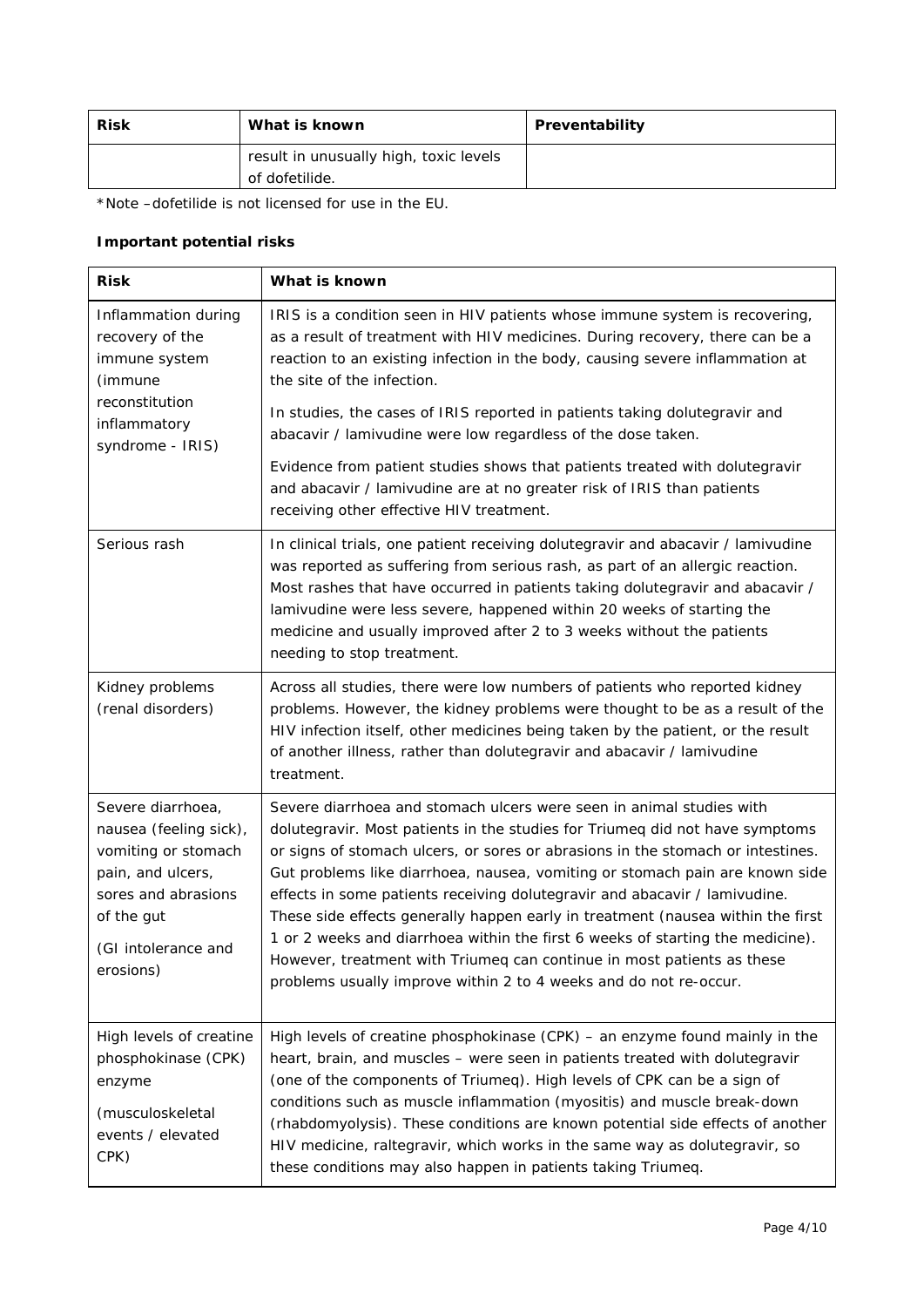| <b>Risk</b>                                                                    | What is known                                                                                                                                                                                                                                                                                                                                                                                                                                                                                                                                                                                                                                                                                           |  |  |  |
|--------------------------------------------------------------------------------|---------------------------------------------------------------------------------------------------------------------------------------------------------------------------------------------------------------------------------------------------------------------------------------------------------------------------------------------------------------------------------------------------------------------------------------------------------------------------------------------------------------------------------------------------------------------------------------------------------------------------------------------------------------------------------------------------------|--|--|--|
|                                                                                | Very few cases of muscle problems were seen in the studies for Triumeq. High<br>CPK levels in patients receiving dolutegravir and abacavir / lamivudine were<br>temporary and usually happened as a result of heavy exercise.                                                                                                                                                                                                                                                                                                                                                                                                                                                                           |  |  |  |
| High levels of lipase<br>enzyme (lipase<br>elevations, grade 3<br>and $4)$     | Raised levels of lipase, an enzyme released by the pancreas to help the body<br>absorb fat, have been seen in patients taking dolutegravir (a component of<br>Triumeq). The pancreas is an organ that forms part of the digestive system,<br>and increased lipase levels may indicate damage to the pancreas<br>(pancreatitis). Pancreatitis has been seen in patients taking abacavir and/or<br>lamivudine (both components of Triumeq), but it is not known if the<br>pancreatitis was caused by these medications.                                                                                                                                                                                   |  |  |  |
|                                                                                | Overall, high lipase levels and pancreatitis are unlikely to affect patients<br>receiving Triumeq. The risk of developing these problems is similar for<br>patients taking the commonly used HIV medicines, efavirenz, raltegravir or<br>darunavir and ritonavir.                                                                                                                                                                                                                                                                                                                                                                                                                                       |  |  |  |
| Mental health<br>problems (psychiatric<br>disorders)                           | Mental health problems, including thoughts of suicide and self-harm are<br>known risks of the HIV medicine raltegravir. Because raltegravir and<br>dolutegravir (one of the components of Triumeq) work in the same way on<br>HIV, mental health problems may also happen with Triumeq. However, studies<br>with dolutegravir and dolutegravir plus abacavir/lamivudine show that there is<br>no reason to think that there will be an increase in the risk of suicide or self-<br>harm in patients treated with Triumeq. The studies reported low numbers of<br>patients who were thinking about killing or harming themselves, and most of<br>these patients had a history of mental health problems. |  |  |  |
| Sensitivity to sunlight<br>(phototoxicity)                                     | Dolutegravir (one of the components of Triumeq) absorbs light and in animal<br>studies with dolutegravir, the medicine was found in the skin of the rat. This<br>could mean that patients might get a rash with Triumeq on skin that is<br>exposed to sunlight. This type of rash was not seen in clinical studies with<br>dolutegravir plus abacavir/lamivudine.                                                                                                                                                                                                                                                                                                                                       |  |  |  |
| Risk of cancer in<br>patients who take HIV<br>medicines such as                | Studies in mice and monkeys have shown that higher rates of cancer are<br>possible with antiretroviral medicines (HIV medicines like abacavir which is<br>one of the components of Triumeq).                                                                                                                                                                                                                                                                                                                                                                                                                                                                                                            |  |  |  |
| abacavir and<br>lamivudine long-term<br>(long-term risk of<br>carcinogenicity) | There is not enough information on the risk of cancer in adults or children who<br>take antiretroviral medicines long-term.                                                                                                                                                                                                                                                                                                                                                                                                                                                                                                                                                                             |  |  |  |
|                                                                                | One study which followed 12,069 adult patients for up to 5 years found no<br>increase in death rate due to AIDS or non AIDS-related causes with long-term<br>HIV treatment.                                                                                                                                                                                                                                                                                                                                                                                                                                                                                                                             |  |  |  |
|                                                                                | After many years of antiretroviral medicines being used to treat HIV infection,<br>there has been no conclusive evidence of an increase in risk of cancer among<br>HIV-infected patients taking abacavir or lamivudine (two of the components of<br>Triumeq) in studies.                                                                                                                                                                                                                                                                                                                                                                                                                                |  |  |  |
| Heart attacks and<br>other effects on blood<br>supply to the heart             | It is not clear if there is a risk of heart problems with abacavir. Two studies<br>suggested an increase in the risk of heart attack in patients treated with<br>abacavir compared with no treatment. This increase in risk was however not                                                                                                                                                                                                                                                                                                                                                                                                                                                             |  |  |  |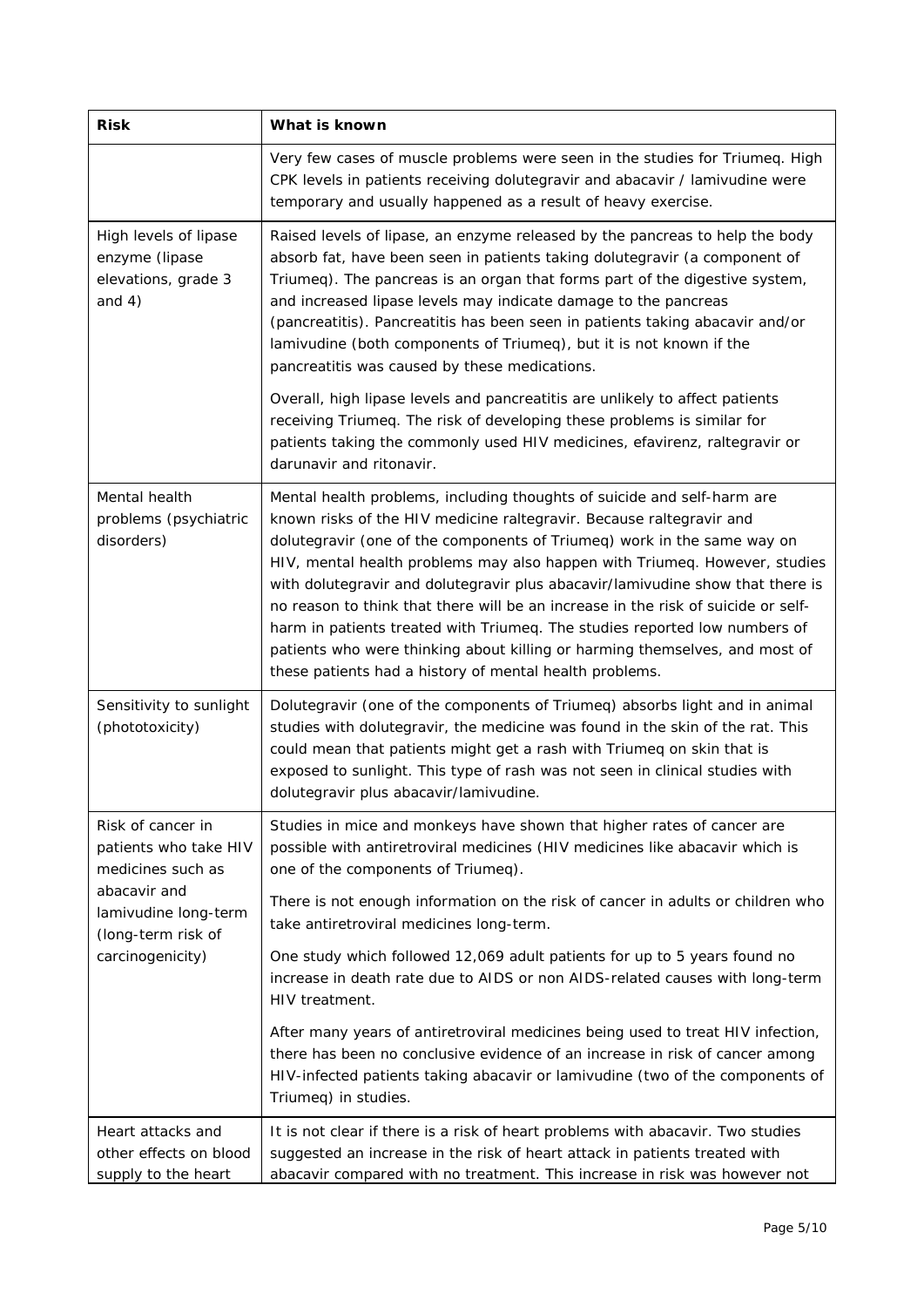| <b>Risk</b>                               | What is known                                                                                                                                                                                                                                                                                                                                                                                                                                                                                                                                                                                                                                                |  |  |  |
|-------------------------------------------|--------------------------------------------------------------------------------------------------------------------------------------------------------------------------------------------------------------------------------------------------------------------------------------------------------------------------------------------------------------------------------------------------------------------------------------------------------------------------------------------------------------------------------------------------------------------------------------------------------------------------------------------------------------|--|--|--|
| muscle (ischaemic<br>cardiac events)      | seen in other studies, including the studies with dolutegravir and abacavir /<br>lamivudine, and potential effects on the heart cannot be explained by its<br>mechanism of action.                                                                                                                                                                                                                                                                                                                                                                                                                                                                           |  |  |  |
| Use during pregnancy<br>and breastfeeding | The use of Triumeq during pregnancy is expected to be rare. Pregnant and<br>breastfeeding women were not included in patient studies for Triumeq; as a<br>result the effect of Triumeq during pregnancy is unknown. So far, children<br>born to women who received abacavir during pregnancy have not shown<br>increases in birth defects. About three in every 100 women who were exposed<br>to abacavir during the first trimester of pregnancy have given birth to babies<br>with birth defects. Similar rates occurred if the medicine was taken in the<br>second or third trimester. This rate is the same as seen with other similar HIV<br>therapies. |  |  |  |
|                                           | Triumeq should only be used in pregnant women if the expected benefit<br>justifies the risk to the developing baby.                                                                                                                                                                                                                                                                                                                                                                                                                                                                                                                                          |  |  |  |
|                                           | One study, in rats, showed that pregnant rats who were given abacavir in high<br>doses gave birth to rats with birth defects. The levels of drug in the mother<br>rats' bodies were more than10 times higher than levels in people taking the<br>usual dose of abacavir (600 mg). Studies in rabbits did not show any birth<br>defects.                                                                                                                                                                                                                                                                                                                      |  |  |  |
|                                           | Across all the human studies for Triumeq, 20 women taking study medications<br>have become pregnant (not all women were taking dolutegravir and abacavir /<br>lamivudine):                                                                                                                                                                                                                                                                                                                                                                                                                                                                                   |  |  |  |
|                                           | Seven women had a normal healthy baby, 6 women decided to have an<br>abortion (elective termination), one woman who was receiving Atripla<br>(efavirenz, emtricitabine and tenofovir disoproxil fumarate) had a pregnancy<br>that occurred outside of the womb/uterus (ectopic pregnancy). Three women<br>miscarried (spontaneous abortions): two patients were taking Atripla and one<br>was taking dolutegravir and abacavir / lamivudine. Three pregnancies were<br>on-going or the outcome was unknown.                                                                                                                                                  |  |  |  |
|                                           | In Western countries, it is recommended that women infected with HIV do not<br>breastfeed their babies, to avoid infecting the baby with the virus.                                                                                                                                                                                                                                                                                                                                                                                                                                                                                                          |  |  |  |
| Use in people with                        | Triumeq should be used with care in patients with liver disease.                                                                                                                                                                                                                                                                                                                                                                                                                                                                                                                                                                                             |  |  |  |
| liver problems<br>(hepatic impairment)    | Abacavir is processed by the liver. People with liver problems will take longer<br>to process abacavir which could lead to higher blood levels of the medicine.<br>People with liver problems may be exposed to almost two times as much<br>abacavir as people with normal liver function and taking the same dose. Also,<br>it may take the medicine about one and a half times longer to leave their<br>body.                                                                                                                                                                                                                                              |  |  |  |
|                                           | The doctors' prescribing information (SmPC) provides information on the use<br>of Triumeq in patients with liver disease. Patients who also have hepatitis or<br>abuse drugs by injection or who abuse alcohol are more likely to have liver<br>problems than other people.                                                                                                                                                                                                                                                                                                                                                                                  |  |  |  |
| Reduced effect of                         | Patients who have hepatitis C in addition to HIV may take Triumeq together                                                                                                                                                                                                                                                                                                                                                                                                                                                                                                                                                                                   |  |  |  |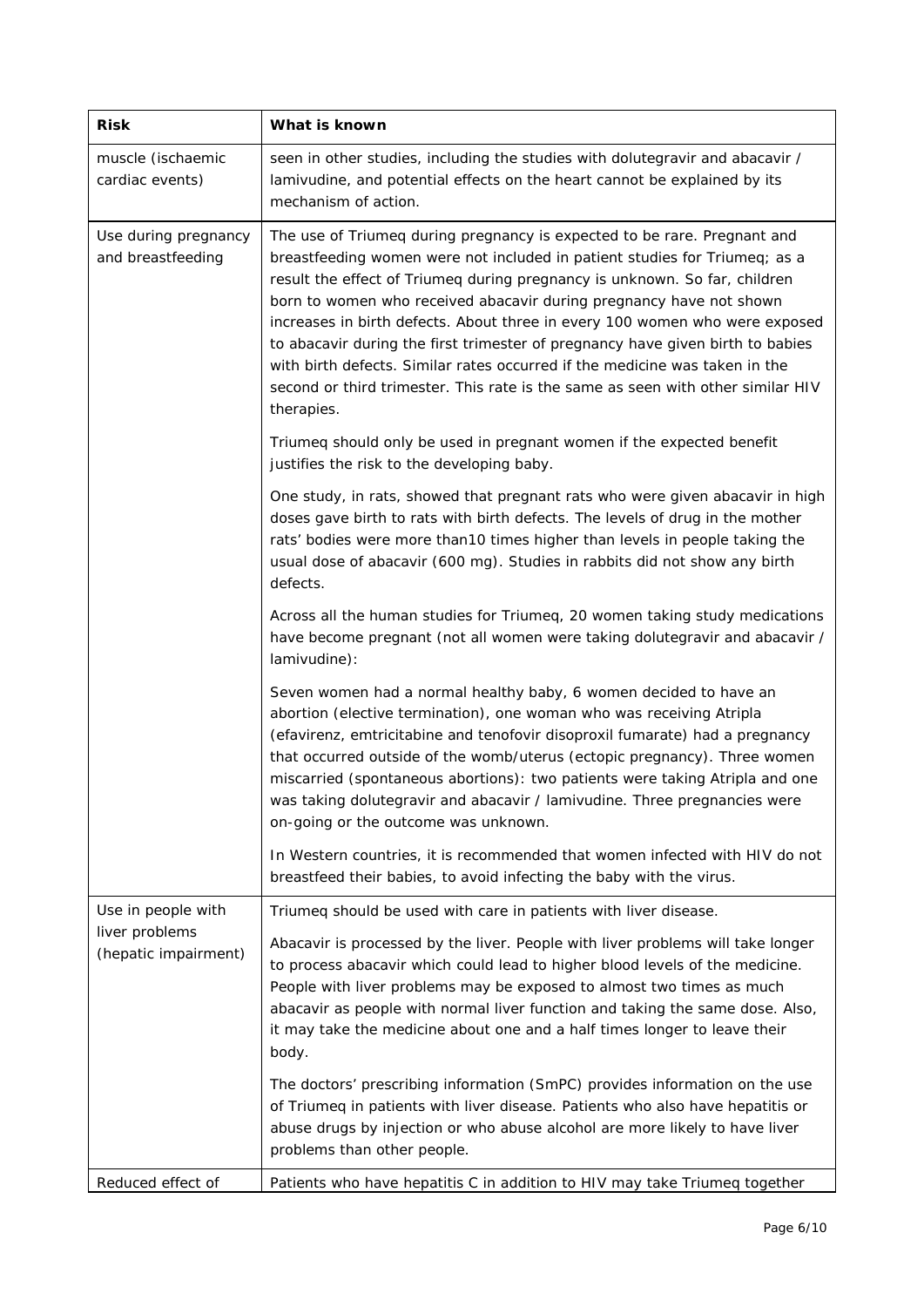| <b>Risk</b>                                                                                                                                     | What is known                                                                                                                                                                                                                                                                                                                                                                                                        |
|-------------------------------------------------------------------------------------------------------------------------------------------------|----------------------------------------------------------------------------------------------------------------------------------------------------------------------------------------------------------------------------------------------------------------------------------------------------------------------------------------------------------------------------------------------------------------------|
| ribavirin in patients<br>with hepatitis C<br>(possible interaction<br>between abacavir and<br>ribavirin in hepatitis C<br>co-infected patients) | with a medicine called ribavirin. The body processes abacavir (one of the<br>components of Triumeq) and ribavirin similarly. As a result, the medicines<br>may compete for processing in the body. This competition may make ribavirin<br>less effective.<br>So far, some studies have shown that ribavirin is less effective when given<br>with abacavir, however results from published studies are contradictory. |
|                                                                                                                                                 |                                                                                                                                                                                                                                                                                                                                                                                                                      |

#### *Missing information*

| <b>Risk</b>                        | What is known                                                                                                                                                                                                                                                                                                                                                                                                                                                                                                                |  |  |
|------------------------------------|------------------------------------------------------------------------------------------------------------------------------------------------------------------------------------------------------------------------------------------------------------------------------------------------------------------------------------------------------------------------------------------------------------------------------------------------------------------------------------------------------------------------------|--|--|
| Use in the elderly                 | The way that the body handles Triumeg has not been studied in elderly<br>patients, but it is not expected that Triumeq will have a different safety profile                                                                                                                                                                                                                                                                                                                                                                  |  |  |
|                                    | in elderly patients or that a different dose is needed compared with younger<br>patients.<br>The doctors' prescribing information (SmPC) warns that there is limited                                                                                                                                                                                                                                                                                                                                                         |  |  |
|                                    | information on use of Triumeq in patients older than 65 years.                                                                                                                                                                                                                                                                                                                                                                                                                                                               |  |  |
| Use in children and<br>adolescents | The use of Triumeq or Tivicay (dolutegravir) and Kivexa (abacavir /<br>lamivudine) in children under 12 years of age has not yet been studied.                                                                                                                                                                                                                                                                                                                                                                               |  |  |
|                                    | An on-going study is investigating the safety of dolutegravir (one of the<br>components of Triumeq) in different age groups of children and adolescents.<br>Limited information from 23 children aged 12 to 17 years participating in this<br>study does not suggests a different safety profile for dolutegravir in this age<br>group when used at normal doses (50 milligrams once daily). None of these<br>23 children took Kivexa in combination with Tivicay (i.e., none took all the<br>active components of Triumeq). |  |  |
|                                    | Kivexa is already used in children over 12 years old without any safety<br>problems.                                                                                                                                                                                                                                                                                                                                                                                                                                         |  |  |
| Long-term safety<br>information    | With other HIV medicines, some safety problems have taken a long time to<br>happen. However, no long-term problems have been noted for raltegravir,<br>which works in the same way as dolutegravir (integrase inhibitor) and was the<br>first HIV medicine of the class. In addition, no long-term problems have been<br>confirmed either for abacavir or lamivudine which have been used since 1995<br>and 1998, respectively.                                                                                              |  |  |
|                                    | The clinical trials for Triumeq were carried out for between 48 and 96 weeks,<br>with some patients continuing to take dolutegravir and abacavir / lamivudine<br>past the end of the study until Triumeq becomes available by prescription.<br>Because of this, long-term safety information is available for at least 375<br>patients taking dolutegravir and abacavir / lamivudine for periods of up to 96<br>weeks or longer.                                                                                             |  |  |
|                                    | The long-term safety effects of Triumeq will be continued to be checked during<br>ongoing studies and during regular use once it becomes available by                                                                                                                                                                                                                                                                                                                                                                        |  |  |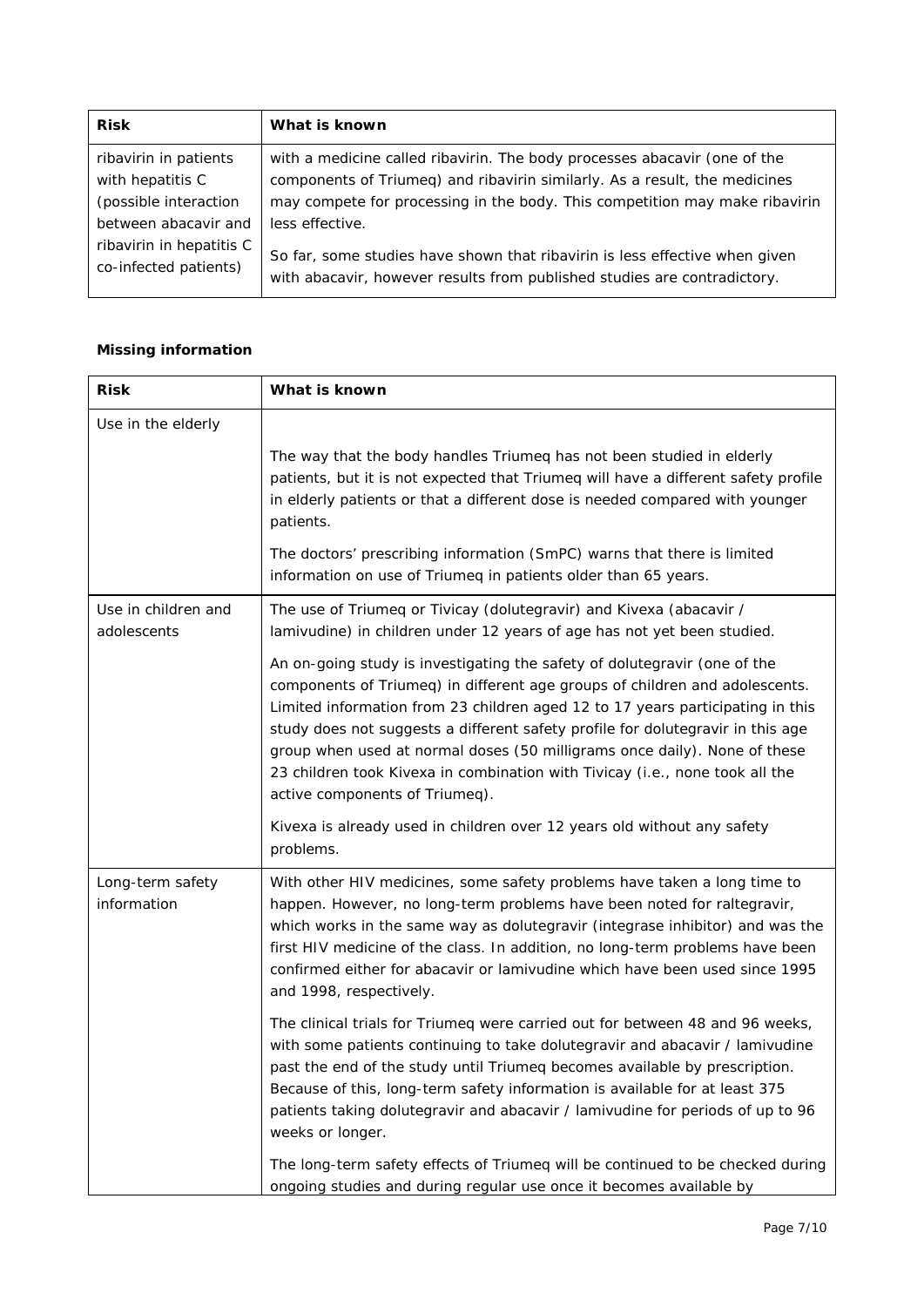| <b>Risk</b>                                                      | What is known                                                                                                                                                                                                                                                                                                                                                                                                                                                                   |
|------------------------------------------------------------------|---------------------------------------------------------------------------------------------------------------------------------------------------------------------------------------------------------------------------------------------------------------------------------------------------------------------------------------------------------------------------------------------------------------------------------------------------------------------------------|
|                                                                  | prescription.                                                                                                                                                                                                                                                                                                                                                                                                                                                                   |
| Interaction of<br>dolutegravir with<br>melanocortin<br>receptors | Melanocortins are a group of hormones (chemical messengers) which affect<br>many processes in the body, including the urge to eat, pigment formation,<br>responses to injury or infection and energy levels.<br>Some substances can attach themselves to the same receptors as<br>melanocortins and cause the same effects. Triumed has not been tested to see<br>if it affects these receptors, however, this type of effect was not seen in<br>clinical studies with Triumeq. |

### **Summary of risk minimisation measures by safety concern**

All medicines have a summary of product characteristics (SmPC) which provides physicians, pharmacists and other healthcare professionals with details on how to use the medicine, and also describes the risks and recommendations for minimising them. Information for patients is available in lay language in the package leaflet. The measures listed in these documents are known as 'routine risk minimisation measures'.

The SmPC and the package leaflet are part of the medicine's product information. The product information for Triumeq can be found on [Triumeq's EPAR page.](http://www.ema.europa.eu/ema/index.jsp?curl=/pages/medicines/human/medicines/002754/human_med_001796.jsp&mid=WC0b01ac058001d124%20)

This medicine has special conditions and restrictions for its safe and effective use (additional risk minimisation measures). Full details on these conditions and the key elements of any educational material can be found in Annex II of the product information which is published on Triumeq's EPAR page; how they are implemented in each country however will depend upon agreement between the marketing authorisation holder and the national authorities.

These additional risk minimisation measures are for the following risks:

#### *Allergic reaction to abacavir (abacavir hypersensitivity reaction)*

**Risk minimisation measure**: A patient 'alert card' is included in every pack of Triumeq.

Additionally, educational material will be provided to healthcare professionals prescribing abacavir.

Objective and rationale: increased understanding and awareness of abacavir hypersensitivity reaction

#### Description:

An 'alert card' is included in every pack of Triumeq and the patient should carry it with them at all times. This card describes the symptoms of the allergic reaction to abacavir and warns patients that these reactions can be life-threatening if treatment with Triumeq is continued. The alert card also warns that if treatment with Triumeq is discontinued due to this type of reactions, then the patient must never take Triumeq or any other medicine containing abacavir again, as this could result in a lifethreatening lowering of blood pressure or even death.

Educational material will be provided to healthcare professionals prescribing medicines containing abacavir. The company that markets Triumeq will monitor the implementation of the educational program and will review the educational material annually.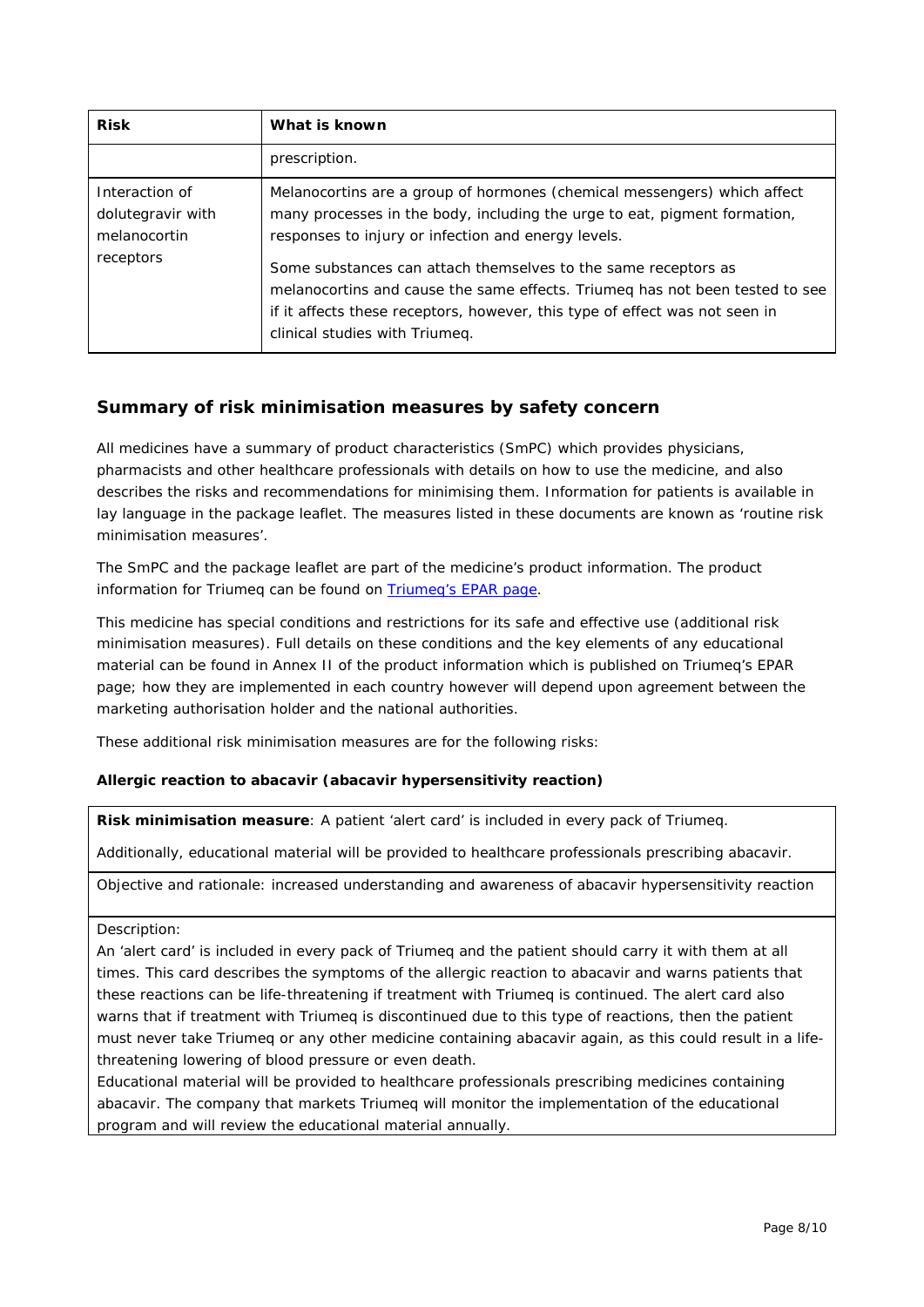# **Planned post-authorisation development plan**

| Study/activity<br>(including study<br>number) | <b>Objectives</b>                     | <b>Safety concerns</b><br>/efficacy issue<br>addressed | <b>Status</b> | <b>Planned date for</b><br>submission of<br>(interim and)<br>final results |
|-----------------------------------------------|---------------------------------------|--------------------------------------------------------|---------------|----------------------------------------------------------------------------|
| A Prospective                                 | To investigate the                    | Hypersensitivity                                       | Planned       | April 2020 or 10                                                           |
| Observational                                 | risk of                               | Hepatotoxicity                                         |               | months after                                                               |
| Cohort Study in                               | hypersensitivity,                     | Serious rash                                           |               | study completion                                                           |
| Patients Receiving                            | hepatotoxicity and                    |                                                        |               |                                                                            |
| DTG [dolutegravir]                            | serious rash                          |                                                        |               |                                                                            |
| (EuroSIDA cohort)                             |                                       |                                                        |               |                                                                            |
| Affinity of DTG to                            | To assess the                         | Interaction with                                       | Planned       | Q4 2014                                                                    |
| melanocontin                                  | affinity of                           | melanocontin                                           |               |                                                                            |
| receptors                                     | dolutegravir to                       | receptors                                              |               |                                                                            |
|                                               | melanocontin                          |                                                        |               |                                                                            |
|                                               | receptors                             |                                                        |               |                                                                            |
| Phototoxicity                                 | To assess                             | Phototoxicity                                          | Planned       | Q4 2014                                                                    |
| study                                         | phototoxicity of                      |                                                        |               |                                                                            |
|                                               | dolutegravir                          |                                                        |               |                                                                            |
| In vitro study to                             | To determine if                       | Potential drug                                         | Planned       | Q2 2014                                                                    |
| determine if DTG                              | dolutegravir is a                     | interaction                                            |               |                                                                            |
| is a substrate of                             | substrate of                          |                                                        |               |                                                                            |
| OATP1B1 and                                   | OATP1B1 and                           |                                                        |               |                                                                            |
| OATP1B3                                       | OATP1B3                               |                                                        |               |                                                                            |
|                                               |                                       |                                                        |               |                                                                            |
| Study ING112578                               | To select a                           | Use in patients                                        | Ongoing       | Cohort 1&2a (6-                                                            |
| (P1093)                                       | dolutegravir dose                     | less than 12 years                                     |               | 18yrs) data                                                                |
|                                               | for long-term                         | old                                                    |               | available Q2 2014                                                          |
|                                               | dosing in infants,                    |                                                        |               |                                                                            |
|                                               | children and                          |                                                        |               | Cohort 2b&3 (2-                                                            |
|                                               | adolescents that<br>achieves similar  |                                                        |               | 12 years) data<br>available Q1 2016                                        |
|                                               |                                       |                                                        |               |                                                                            |
|                                               | exposure to the<br>dolutegravir adult |                                                        |               | Cohort 4&5 (4                                                              |
|                                               | dose selected                         |                                                        |               | weeks -2 years)                                                            |
|                                               | from the Phase IIb                    |                                                        |               | data available Q2                                                          |
|                                               | clinical trial in                     |                                                        |               | 2017                                                                       |
|                                               | ART-naïve adult                       |                                                        |               |                                                                            |
|                                               | subjects                              |                                                        |               | Final data                                                                 |
|                                               | (ING112276), to                       |                                                        |               | expected 2020                                                              |
|                                               | evaluate safety,                      |                                                        |               | (includes 3 year                                                           |
|                                               | tolerability, and                     |                                                        |               | follow-up period).                                                         |
|                                               | steady-state                          |                                                        |               |                                                                            |
|                                               | pharmaco-kinetics                     |                                                        |               |                                                                            |
|                                               | of dolutegravir in                    |                                                        |               |                                                                            |
|                                               | combination with                      |                                                        |               |                                                                            |
|                                               | other medicines                       |                                                        |               |                                                                            |

## *List of studies in post-authorisation development plan*